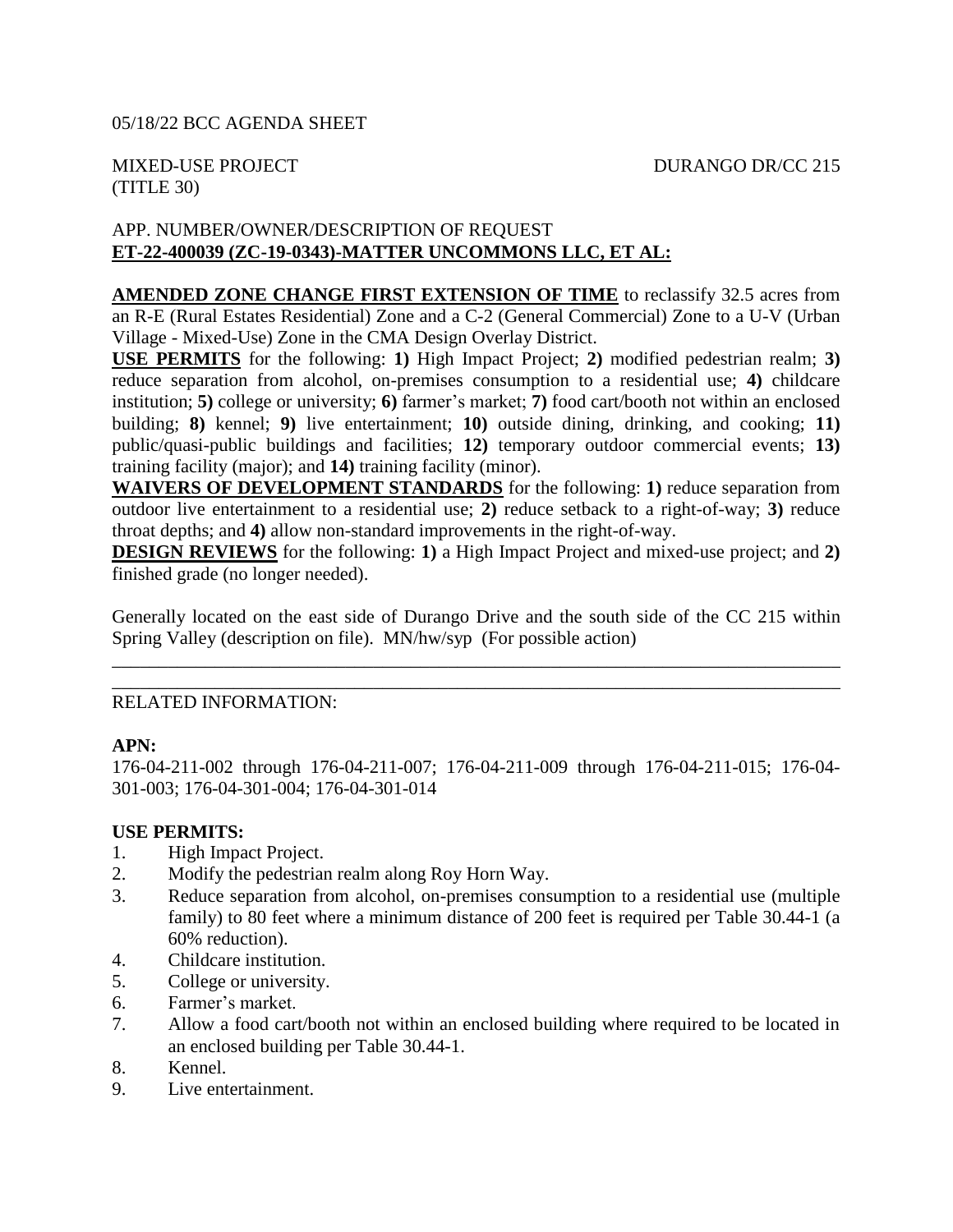- 10. a. Reduce the separation to 80 feet from an outside dining, drinking, and cooking area to a residential use (multiple family) where a minimum distance of 200 feet is required per Table 30.44-1 (a 60% reduction).
	- b. Waive the protective barrier where a protective barrier is required between the outside dining area and any sidewalk and parking areas per Table 30.44-1.
	- c. Waive the minimum 48 inch wide pedestrian access where required around the perimeter of an outside dining area per Table 30.44-1.
	- d. Allow on-premises consumption of alcohol (outside) without the primary means of access through the interior of the supper club, tourist club, mixed-use development, or restaurant where required per Table 30.44-1.
- 11. Public/quasi-public buildings and facilities.
- 12. a. Allow up to three, 10 day temporary outdoor commercial events in a calendar month with no more than a total of 36 events per calendar year where one, 10 day event in a calendar month with no more than a total of 12 events per calendar year is permitted per Table 30.44-1 (a 200% increase).
	- b. Reduce the separation to 80 feet from a temporary outdoor commercial event to abutting existing residential development where a minimum distance of 200 feet is required per Table 30.44-1 (a 60% reduction).
	- c. Reduce the separation to 80 feet for live entertainment or any other sound amplified by an electronic means with an outdoor temporary commercial event to property lines abutting existing residential development where a minimum distance of 500 feet is required per Table 30.44-1 (a 60% reduction).
- 13. Training facility (major).
- 14. Training facility (minor).

# **WAIVERS OF DEVELOPMENT STANDARDS:**

- 1. Reduce separation from outdoor live entertainment to a residential use (multiple family) to 80 feet where a minimum distance of 500 feet is required per Table 30.44-1 (an 84% reduction).
- 2. Reduce the setback to a right-of-way (Roy Horn Way) to 3 feet where a minimum distance of 10 feet is required per Chapter 30.56 (a 70% reduction).
- 3. Reduce driveway throat depths to 40 feet where 150 feet is required per Chapter 30.52 (a 74% reduction).
- 4. Allow non-standard improvements, including landscaping, decorative fences, and water retention ponds, within rights-of-way and easements.

## **DESIGN REVIEWS:**

- 1. High Impact and mixed-use project.
- 2. Increase finished grade to 36 inches where a maximum of 36 inches (previously 18 inches) is the standard per Section 30.32.040 (a 100% increase) (no longer needed).

## **LAND USE PLAN:**

SPRING VALLEY - BUSINESS EMPLOYMENT SPRING VALLEY - CORRIDOR MIXED-USE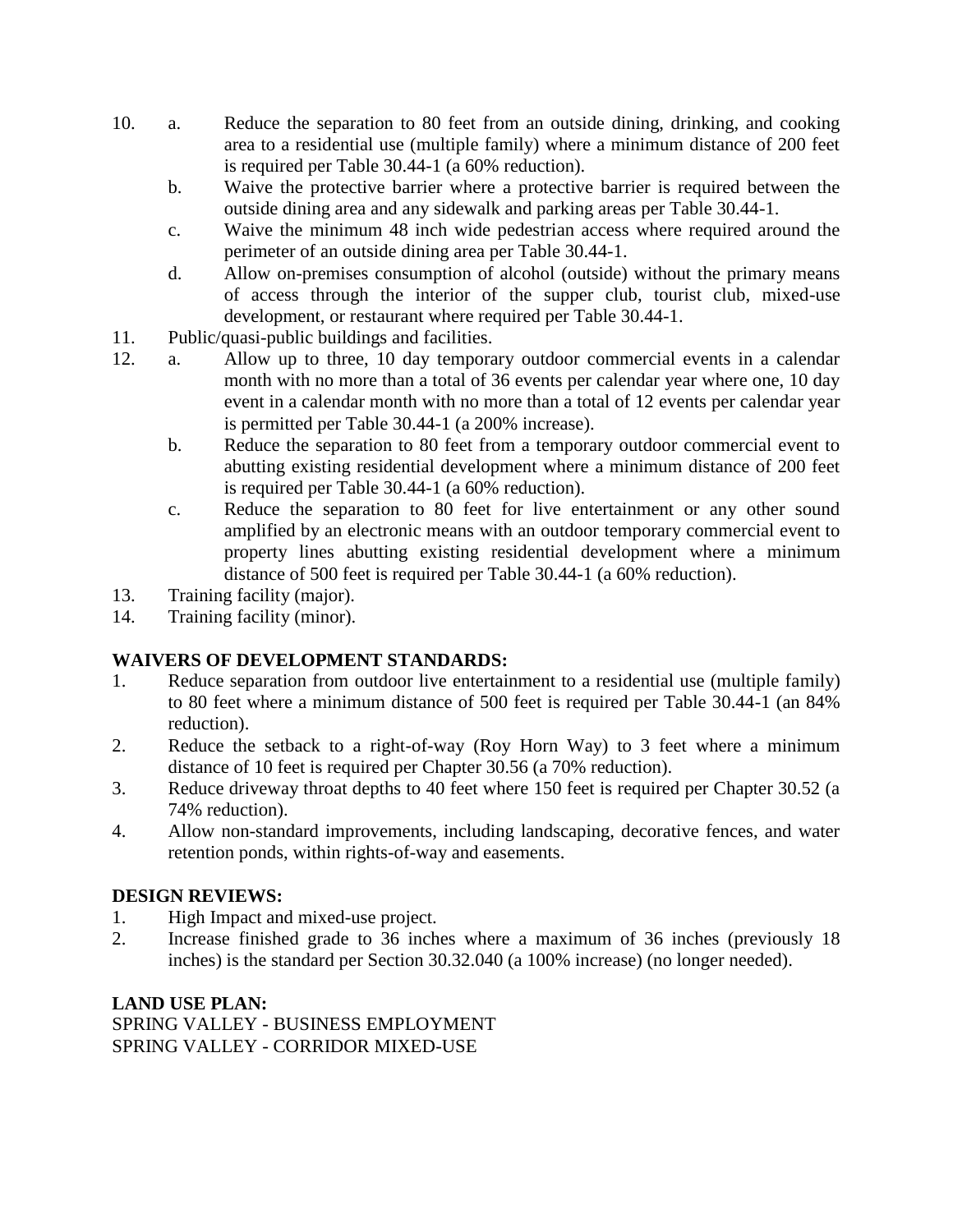# **BACKGROUND: Project Description**

General Summary

- Site Address: N/A
- Site Acreage: 32.5
- Number of Units: 838
- Density (du/ac):  $24$
- Project Type: High Impact, mixed-use project
- Number of Stories: Up to 5 stories
- $\bullet$  Building Height (feet): Up to 75
- Square Feet (commercial component only): 588,600
- Open Space Required/Provided (square feet): 211,266/452,100
- Parking Required/Provided: 3,135/3,713

## Site Plan

The previously approved site plan depicts a High Impact, mixed-use project consisting of office buildings, a movie theater, commercial buildings, residential buildings, and parking structures. Internal private streets with on-street parking create a grid network connecting the project with the surrounding public rights-of-way. Four office buildings were shown located along Roy Horn Way adjacent to the northern portion of the site. Commercial buildings with a market hall and parking structures provide a centralized gathering space within the overall complex. This centralized gathering space will include a farmer's market, outside dining, drinking, and cooking, live entertainment, food carts/booths, temporary commercial events, and weddings.

A theater building, parking structure, and office building were shown located along Durango Drive, west of the centralized commercial portion of the complex. A subsequent design review was approved to modify the theater and commercial area. East of the centralized gathering space an additional parking structure and residential buildings were shown. South of Maule Avenue are 2 additional residential complexes and associated amenities, such as swimming pools and accessory commercial uses. Use permits and a waiver of development standards were requested to reduce the separation for certain uses, such as on-premises consumption of alcohol, live entertainment, and outside dining, drinking, and cooking, from an adjacent approved multiple family development located to the south of Maule Avenue and west of Butler Street.

In addition, waivers of development standards were necessary for certain alternative off-site improvement standards. For example, the applicant requested a reduction in throat depth at various access driveways for Roy Horn Way, Gagnier Boulevard, Maule Avenue, and Badura Avenue to a minimum of 40 feet. The applicant also requested non-standard improvements in the right-of-way and easements along Roy Horn Way and Durango Drive consisting of landscaping, decorative fences, and water retention ponds. Lastly, a waiver of development standards was also necessary to reduce the setback for buildings along Roy Horn Way to 3 feet where 10 feet is the standard.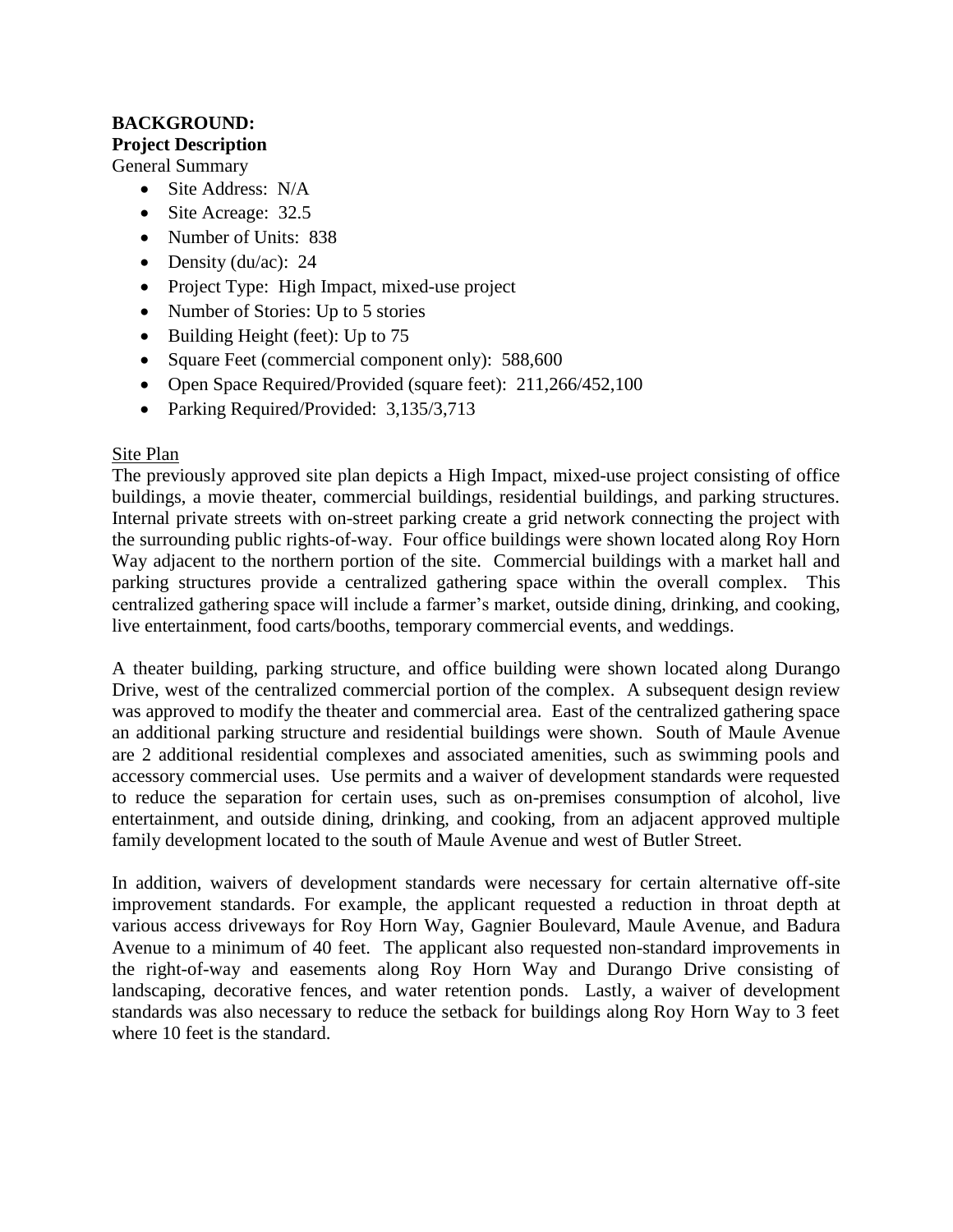## Landscaping

Pedestrian realms were shown located adjacent to all public and private streets, except Roy Horn Way. A use permit was requested to divert the pedestrian realm internally through the site rather than along Roy Horn Way due to the grade difference between the site and Roy Horn Way. Pedestrian realms ranged in width from a maximum of 73 feet to 15 feet, and consisted of an amenity zone, a sidewalk, and a supplemental zone. In addition, landscaping was provided throughout the site. Trees included were Catclaw Acacia, Netleaf Hackberry, Western Redbud, Desert Willow, Texas Ebony, Arizona Ash, Blue Palo Verde, Foothills Palo Verde, Sonoran Emerald Palo Verde, Texas Honey Mesquite, Screwbean Mesquite, Texas Mountain Laurel, and Chaste Tree.

## Elevations

Office buildings were depicted up to 75 feet high and consisted of a contemporary, modern design with tilt-up concrete panels, steel trim, low-e glazing window systems, and ribbed aluminum parapet walls along the roofline to screen the mechanical equipment.

The movie theater was shown 46 feet tall and constructed of concrete tilt-up panels, zinc accent panels, and low-e glazing window systems. A subsequent design review approved a rooftop outdoor theater to the movie theater, 75 feet in height. Located east of the movie theater, the commercial buildings and market hall ranged in height from 35 feet to 40 feet, and included a variety of architectural elements such as metal, wood paneling, and large windows to create an active environment that blends interior and exterior spaces.

Several parking structures shown on the site included commercial components and residential components wrapped around a portion of the exterior. For example, a parking structure located near the center of the site, which included residential units wrapped around a portion of the structure, extended up to 46 feet high to the roof elements. Light poles on the top deck also extended up to 62 feet high above ground level. Exterior materials consisted of concrete tilt-up panels and perforated metal accent panels for the parking structure, while residential components were finished with warm gray plaster, painted corrugated metal accent panels, and low-e glazing window systems.

Residential complexes located on the southeast and southern portion of the site extended up to 40 feet in height to the roof elements and were finished with plaster, wood slat trim accents, plate steel handrails, and low-e glazing window systems. Parking structures located internal to these residential complexes included light poles on the top deck that extend up to 62 feet above ground level.

## Floor Plans & Overview of Each Building

The following is a summary of the main structures depicted on the site. The office buildings were designed as shell spaces, and the individual floor plans were not yet established. A general layout of the floor plan for other buildings were provided; however, individual tenant spaces and details of the residential units will be established in the future.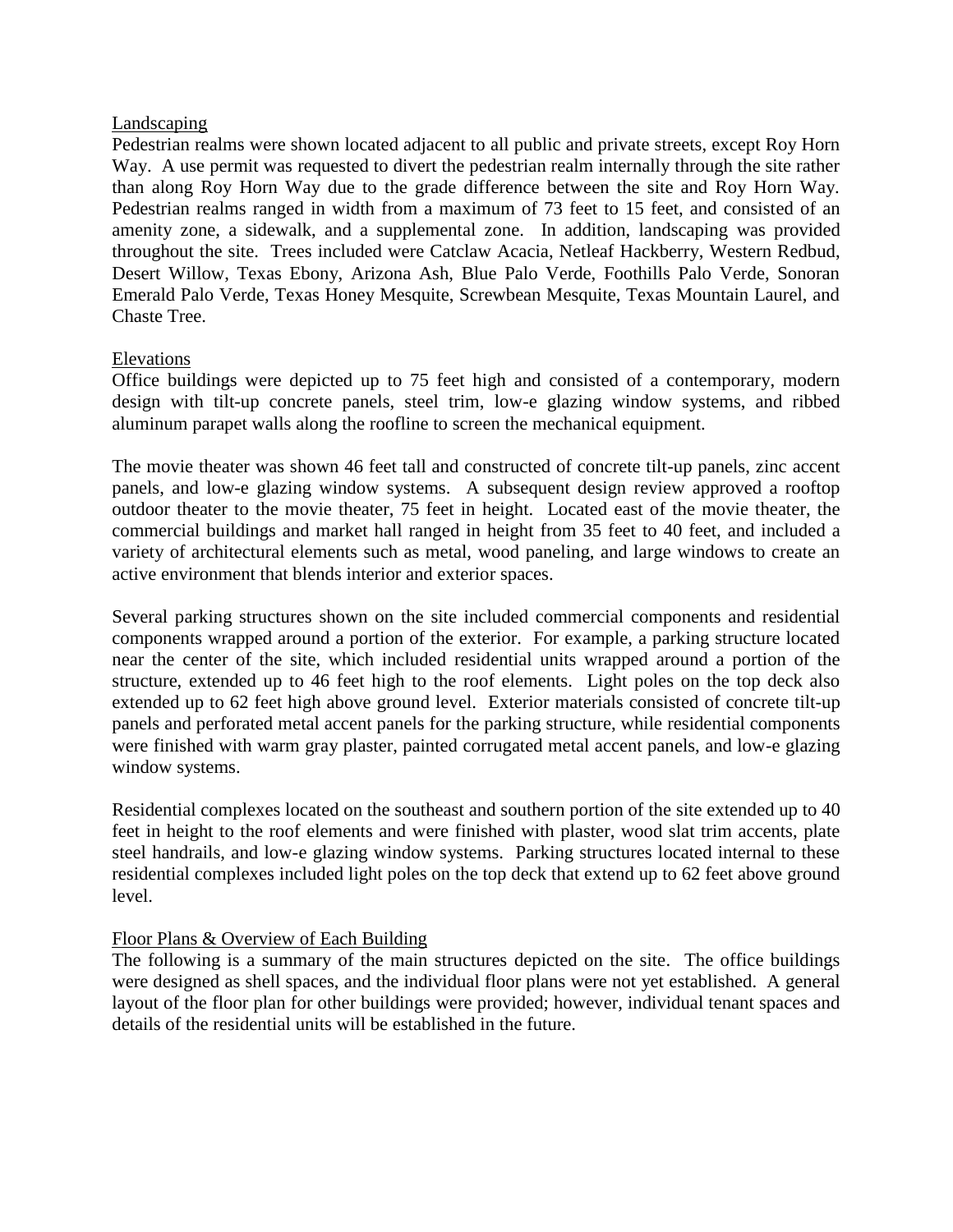# **Office Buildings**

Office Building 1

- o Square feet: 103,300
- o Stories: 4
- o Height (feet): 75
- o Location: Western side of the project, adjacent to movie theater, Durango Drive, and Maule Avenue

Office Building 2

- o Square feet: 77,500
- o Stories: 4
- o Height (feet): 75
- o Location: Northwest portion of the site, adjacent to Roy Horn Way

Office Building 3

- o Square feet: 94,800
- o Stories: 4
- o Height (feet): 75
- o Location: Northern portion of the site, adjacent to Roy Horn Way

Office Building 4

- o Square feet: 90,200
- o Stories: 4
- o Height (feet): 75
- o Location: Northern portion of the site, adjacent to Roy Horn Way

Office Building 5

- o Square feet: 124,000
- o Stories: 4
- o Height (feet): 75
- o Location: Northeastern portion of site, adjacent to Roy Horn Way and Gagnier Street

# **Commercial Buildings**

Retail Building 1

- o Square feet: 15,600
- o Stories: 2
- o Height (feet): 35
- o Location: Center, west portion of the site

Retail Building 2

- o Square feet: 16,000
- o Stories: 2
- o Height (feet) 35
- o Location: Center, west portion of the site
- Coffee Building
	- o Square feet: 2,000
	- o Stories: 2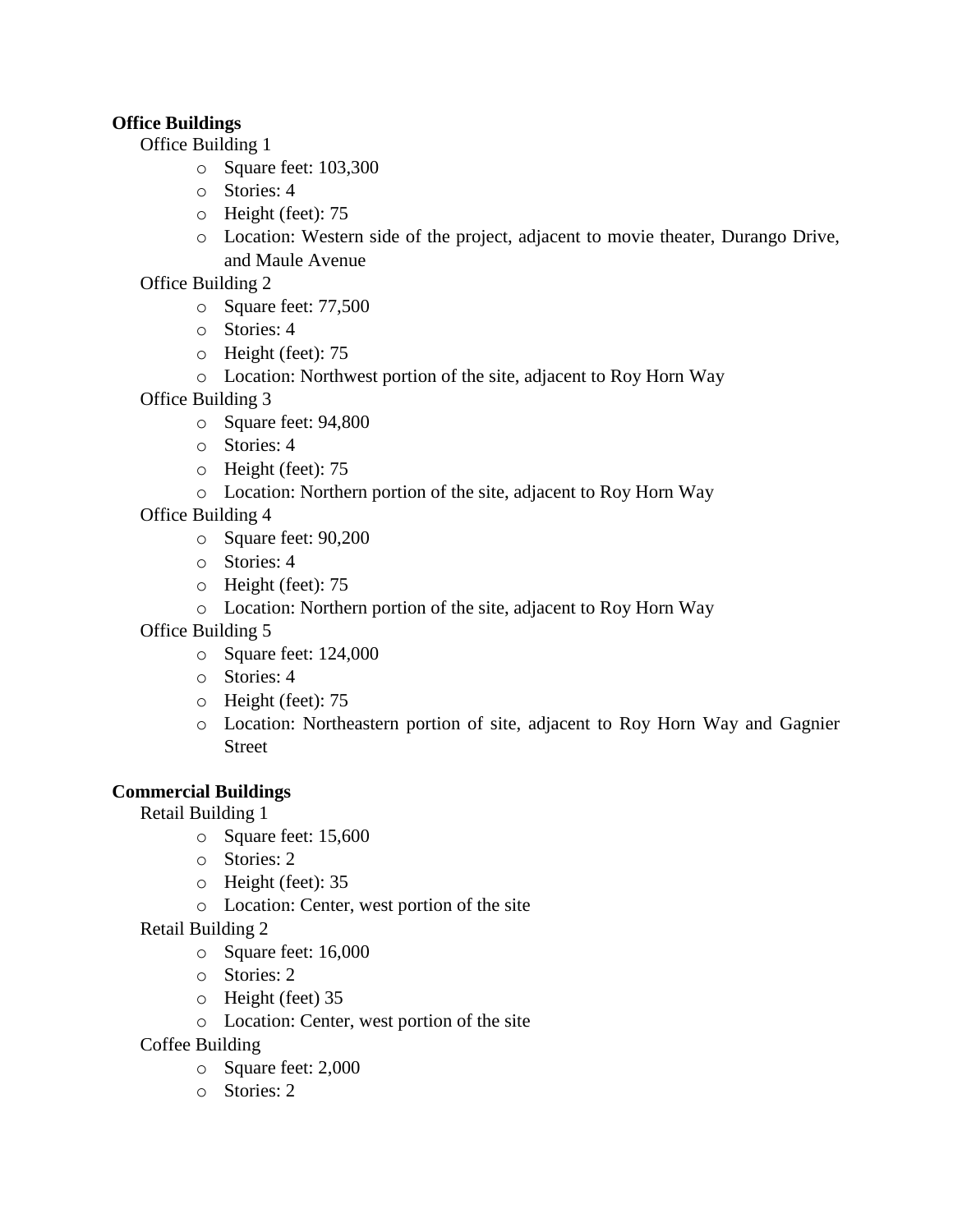- o Height (feet): 35
- o Location: Center, west portion of site

## Market Hall

- o Square feet: 17,000
- o Stories: 1
- o Height (feet): 40
- o Location: Center, west portion of site

# Theater Building

- o Square feet: 24,700 (56,000 total with a 32,500 addition subsequently approved)
- o Height (feet): 46 (75 total per subsequent design review)
- o Location: Western portion of the site, adjacent to Durango Drive

# **Residential Buildings**

Residential Building 1

- o Total square feet: 72,100
- o Commercial component (square feet): 4,900
- o Residential component (square feet): 67,200
- o Units: 70 (15 studio/55 one bedroom)
- o Stories: 4
- o Height (feet): 49
- o Location: Central, west portion of site; wrapped around the east and south sides of parking structure 2; adjacent to Maule Avenue

Residential Building 2

- o Total square feet: 105,800
- o Commercial component (square feet): 1,700
- o Residential component (square feet): 102,000
- o Units: 87 (17 studio/35 one bedroom/35 two bedroom)
- o Stories: 4
- o Height (feet): 49
- o Location: Central portion of the site, adjacent to Maule Avenue

Residential Building 3

- o Total square feet: 267,400
- o Commercial component (square feet): 2,000
- o Residential component (square feet): 265,400
- o Units: 227 (43 studio/98 one bedroom/86 two bedroom)
- o Stories: 4
- o Height (feet): 49
- o Location: Eastern portion of the site, adjacent to Gagnier Street

Residential Building 4

- o Total square feet: 267,400
- o Commercial component (square feet): 2,000
- o Residential component (square feet): 265,400
- o Units: 227 (43 studio/98 one bedroom/86 two bedroom)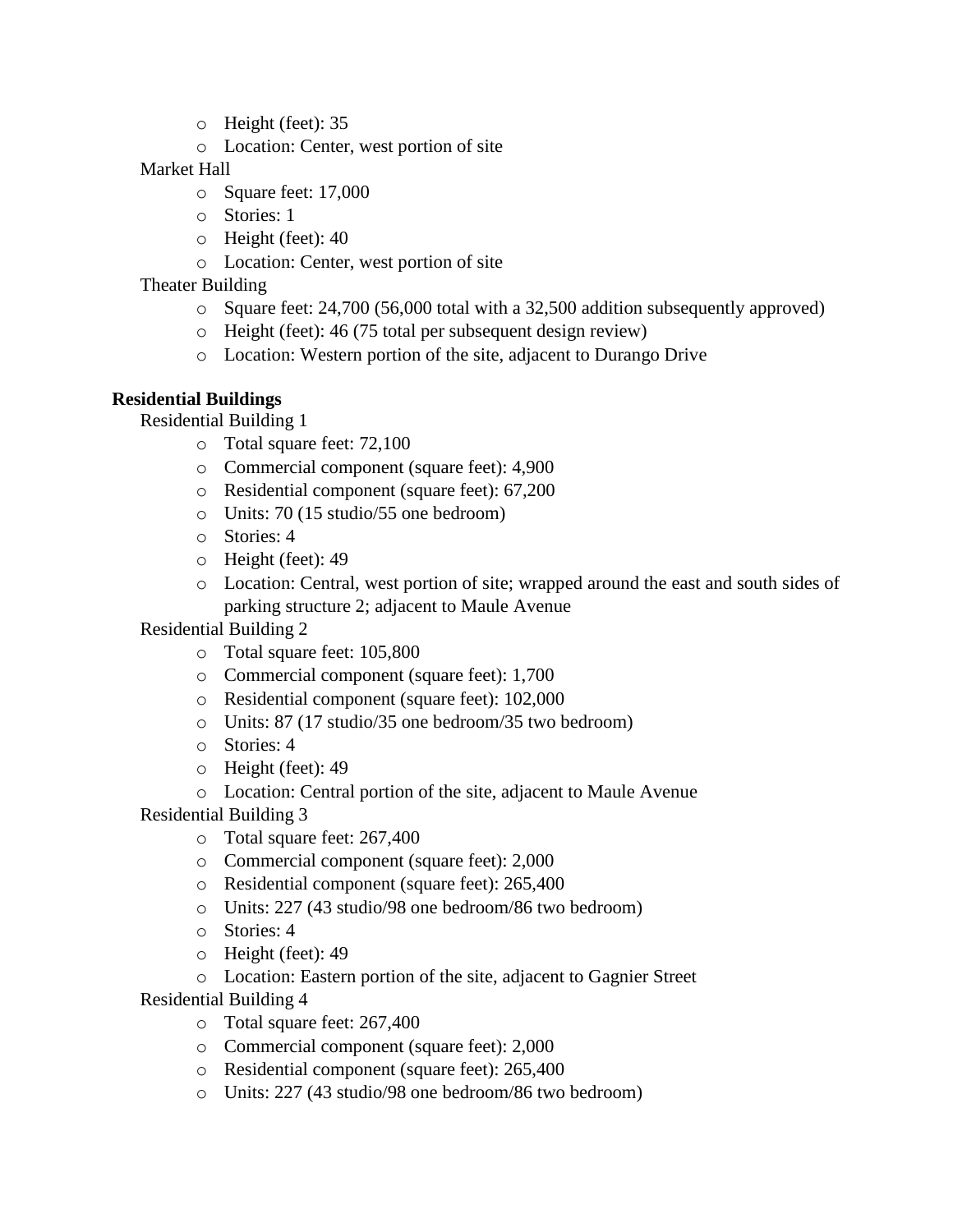- o Stories: 4
- o Height (feet): 49
- o Location: Southern portion of the site, southeast corner of Butler Street and Maule Avenue

Residential Building 5

- o Total square feet: 267,400
- o Commercial component (square feet): 2,000
- o Residential component (square feet): 265,400
- o Units: 227 (43 studio/98 one bedroom/86 two bedroom)
- o Stories: 4
- o Height (feet): 49
- o Location: Southern portion of the site, southwest corner of Gagnier Street and Maule Avenue

## **Parking Structures**

Parking Structure 1

- o Total square feet: 123,800
- o Commercial component (square feet): 3,300
- o Parking component (square feet): 120,500
- o Parking spaces: 356
- o Stories: 4
- o Height: 49 feet, 6 inches
- o Location: Northwest portion of the site, southwest corner of Durango Drive and Roy Horn Way

Parking Structure 2

- o Total square feet: 277,000
- o Commercial component (square feet): 7,600
- o Parking component (square feet): 269,400
- o Parking spaces: 795
- o Stories: 5
- o Height (feet): 64
- o Location: Central, west portion of site
- Parking Structure 3
	- o Total square feet: 248,480
	- o Parking spaces: 747
	- o Stories: 4
	- o Height: 49 feet, 6 inches
	- o Location: Central portion of site

Parking Structure 4

- o Total square feet: 133,000
- o Parking spaces: 499
- o Stories: 4
- o Height: 49 feet, 6 inches
- o Location: Northeast portion of site, adjacent to Gagnier Street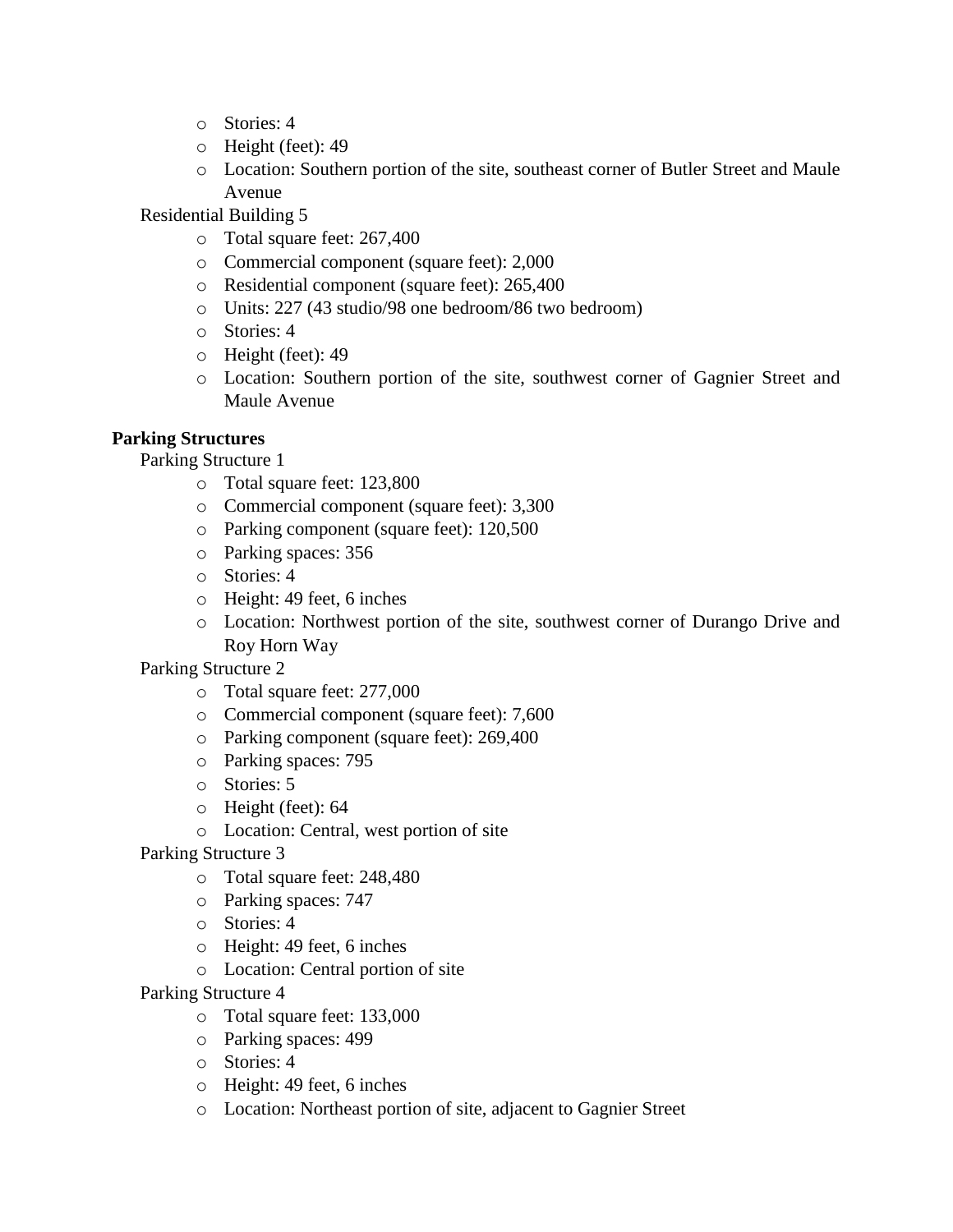Signage Signage is not a part of this request.

Previous Conditions of Approval Listed below are the approved conditions for ZC-19-0343:

Current Planning

- Resolution of Intent to complete in 3 years;
- Live entertainment limited to daytime hours when it is within 500 feet of existing abutting residential uses;
- Temporary outdoor commercial events located within 200 feet of existing abutting residential development and live entertainment associated with a temporary outdoor commercial event located within 500 feet of existing abutting residential development limited to daytime hours;
- Major training facilities limited to 50 people;
- Enter into a Development Agreement with Clark County to mitigate impacts of the project including, but not limited to, issues identified by the technical reports and studies, and issues identified by the Board of County Commissioners;
- As part of the Development Agreement or as a separate agreement, applicant shall enter into a Performance Agreement with Clark County, Performance Agreement to include a Decommissioning Plan, acceptable to the County, which specifies the actions to be taken by the Developer or County in the event construction of the project is stopped or abandoned with said plan to be submitted and approved prior to grading or building permits;
- Allow the following permits prior to the adoption of the Development Agreement and Performance Agreement: all grading, including excavation and underground utilities, construction below grade level, and structural first lift with initial foundation work and structures above grade;
- Bond or other form of security, acceptable to Clark County, shall be provided for the Performance Agreement and prior to approval of the grading permit;
- Certificate of Occupancy and/or business license shall not be issued without final zoning inspection.
- Applicant is advised that approval of this application does not constitute or imply approval of a liquor or gaming license or any other County issued permit, license or approval; a substantial change in circumstances or regulations may warrant denial or added conditions to an extension of time; and the extension of time may be denied if the project has not commenced or there has been no substantial work towards completion within the time specified.

Public Works - Development Review

- Drainage study and compliance;
- Drainage study must demonstrate that the proposed grade elevation differences outside that allowed by Section  $30.32.040(a)(9)$  are needed to mitigate drainage through the site;
- Traffic study and compliance;
- Full off-site improvements;
- Right-of-way dedication to include 25 to 50 feet to back of curb for Maule Avenue, 25 feet to back of curb for Butler Street, 25 to 50 feet to back of curb for Gagnier Boulevard,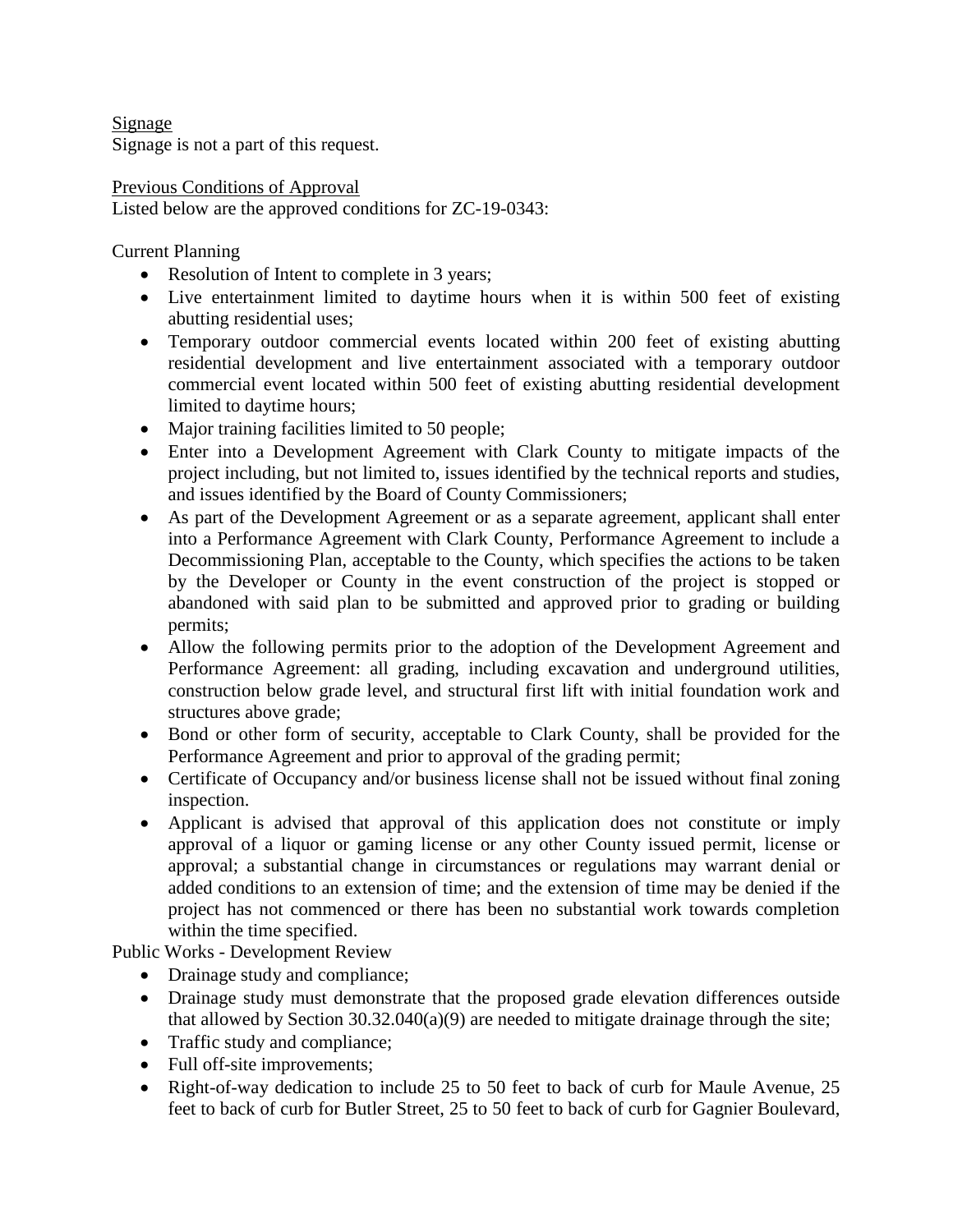35 feet to the back of curb for Badura Avenue, and associated spandrels, and, if necessary, additional right-of-way for Roy Horn Way to accommodate 44 feet of rightof-way from the back of curb to the concrete barrier;

- If required by the Regional Transportation Commission, provide a bus turnout on the east side of Durango Drive and include provisions for a 5 foot by 50 foot bus shelter pad easement behind the sidewalk.
- Applicant is advised that compliance with the Uniform Standard Drawings, unless waived with this application, is required; that approval of this application will not prevent Public Works from requiring an alternate design to meet Clark County Code, Title 30, or previous land use approvals; and that the installation of detached sidewalks will require the dedication of right-of-way to the back of curb or the vacation of excess right-of-way and granting necessary easements for utilities, pedestrian access, streetlights, and traffic control or execute a License and Maintenance Agreement for non-standard improvements in the right-of-way.

Department of Aviation

- Compliance with most recent recorded airport-related deed restrictions for APN's 176-04- 201-004, 176-04-201-009, 176-04-301-012.
- Applicant is advised that issuing a stand-alone noise disclosure statement to the purchaser or renter of each residential unit in the proposed development and to forward the completed and recorded noise disclosure statements to the Department of Aviation's Noise Office is strongly encouraged; that the Federal Aviation Administration will no longer approve remedial noise mitigation measures for incompatible development impacted by aircraft operations which was constructed after October 1, 1998; and that funds will not be available in the future should the residents wish to have their buildings purchased or soundproofed.

Building Department - Fire Prevention

 Applicant is advised to provide Fire Apparatus Access Roads in accordance with Section 503 of the International Fire Code and Clark County Code Title 13, 13.04.090 Fire Service Features; and that the current design cannot be supported.

Clark County Water Reclamation District (CCWRD)

• Applicant is advised that a Point of Connection (POC) request has been initiated for this project; to email [sewerlocation@cleanwaterteam.com](mailto:sewerlocation@cleanwaterteam.com) and reference POC Tracking #0170-2019 to obtain your POC exhibit; and that wastewater flow rates that exceed CCWRD estimates may require another POC analysis.

## Applicant's Justification

The applicant indicates that the owners of the property were unable to meet the original completion deadline, as the project is located on a large site and thus the project needed to be completed in phases. The applicant further indicates that the completion of earlier and current phases of the project were ultimately slowed due to the resulting slow down in construction and other external forces caused by the COVID-19 pandemic. The applicant has indicated that several parts of the project are either being constructed or have permits to be constructed indicating work towards completion.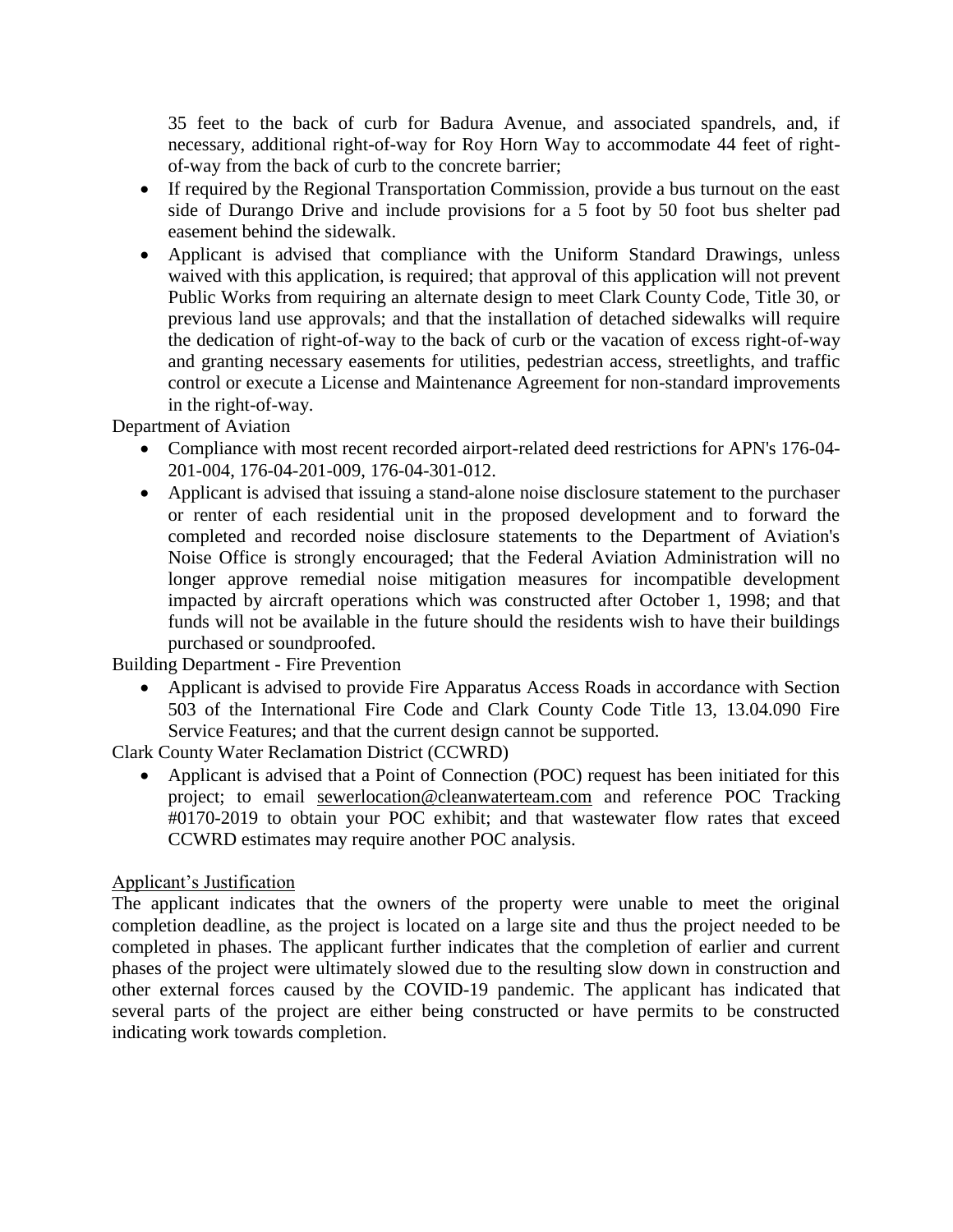|  |  |  |  | <b>Prior Land Use Requests</b> |
|--|--|--|--|--------------------------------|
|--|--|--|--|--------------------------------|

| <b>Application</b> | <b>Request</b>                                                  | <b>Action</b>      | <b>Date</b>   |
|--------------------|-----------------------------------------------------------------|--------------------|---------------|
| <b>Number</b>      |                                                                 |                    |               |
| WS-20-0507         | Sign<br>Plan<br>for<br>Comprehensive<br>the<br>Matter           | Approved           | January       |
|                    | Uncommons High Impact, mixed-use project                        | by BCC             | 2021          |
| DA-20-900425       | Agreement<br>the<br>Matter<br>Development<br>for                | Adopted            | January       |
|                    | Uncommons High Impact, mixed-use project                        | by BCC             | 2021          |
| AG-20-900426       | Matter<br>for<br>Agreement<br>Performance<br>the                | Adopted            | January       |
|                    | Uncommons High Impact, mixed-use project                        | by BCC             | 2021          |
| WS-20-0099         | Temporary parking lots in conjunction with the                  | Approved           | March         |
|                    | previously approved High Impact, mixed-use                      | by ZA              | 2020          |
|                    | project                                                         |                    |               |
| DR-20-0098         | Outdoor theater and modifications to the previously             | Approved           | March         |
|                    | approved High Impact, mixed-use project                         | by ZA              | 2020          |
| VS-20-0052         | abandoned<br>Vacated<br>and<br>government<br>patent             | Approved           | March         |
|                    | easement and rights-of-way being Butler Avenue,                 | by ZA              | 2020          |
|                    | Maule Avenue, and Gagnier Boulevard                             |                    |               |
| TM-20-500013       | Mixed-use subdivision project                                   | Approved           | March         |
|                    |                                                                 | by ZA              | 2020          |
| ZC-19-0343         | Reclassified the site to U-V zoning for a High                  | Approved           | June 2019     |
|                    | Impact, mixed-use project                                       | by BCC             |               |
| VS-19-0253         | Vacated<br>abandoned<br>government<br>and<br>patent             | Approved           | May 2019      |
|                    | easements and a portion of right-of-way being                   | by BCC             |               |
| VS-0794-16         | Pamalyn Avenue<br>Vacated<br>abandoned government patent<br>and | Approved           |               |
|                    | easements and a portion of right-of-way being                   | by BCC             | April<br>2017 |
|                    | <b>Butler Street</b>                                            |                    |               |
| UC-1202-02         | Off-premises sign                                               | Denied             | February      |
|                    |                                                                 | by BCC             | 2003          |
| UC-1199-02         | Off-premises sign                                               | Denied             | February      |
|                    |                                                                 | by BCC             | 2003          |
| VS-1518-02         | Vacated and abandoned a portion of the Durango                  | Approved           | December      |
|                    | Flood Channel                                                   | by PC              | 2002          |
| ZC-1415-02         | Reclassified a $12.2$ acre portion of the site to $C-2$         |                    | November      |
|                    | zoning for a future development                                 | Approved<br>by BCC | 2002          |
| ZC-1107-02         | Reclassified a 2 acre portion of the site to C-2                | Approved           | September     |
|                    | zoning for an office building                                   | by BCC             | 2002          |
| ZC-1065-02         | Reclassified a 2.5 acre portion of the site to $C-2$            | Approved           | September     |
|                    | zoning for a restaurant                                         | by BCC             | 2002          |

# **Surrounding Land Use\***

|            | <b>Planned Land Use Category</b>               | <b>Zoning District</b> | <b>Existing Land Use</b>         |
|------------|------------------------------------------------|------------------------|----------------------------------|
| North $**$ | <b>Corridor Mixed-Use</b>                      | $R-E, C-1, & C-2$      | Undeveloped $&$ office buildings |
| South      | Urban Neighborhood (greater   M-D, R-4, $&C-2$ |                        | Undeveloped, retail plaza &      |
|            | than 18 $du/ac$ ) & Business                   |                        | multiple family residential      |
|            | Employment                                     |                        |                                  |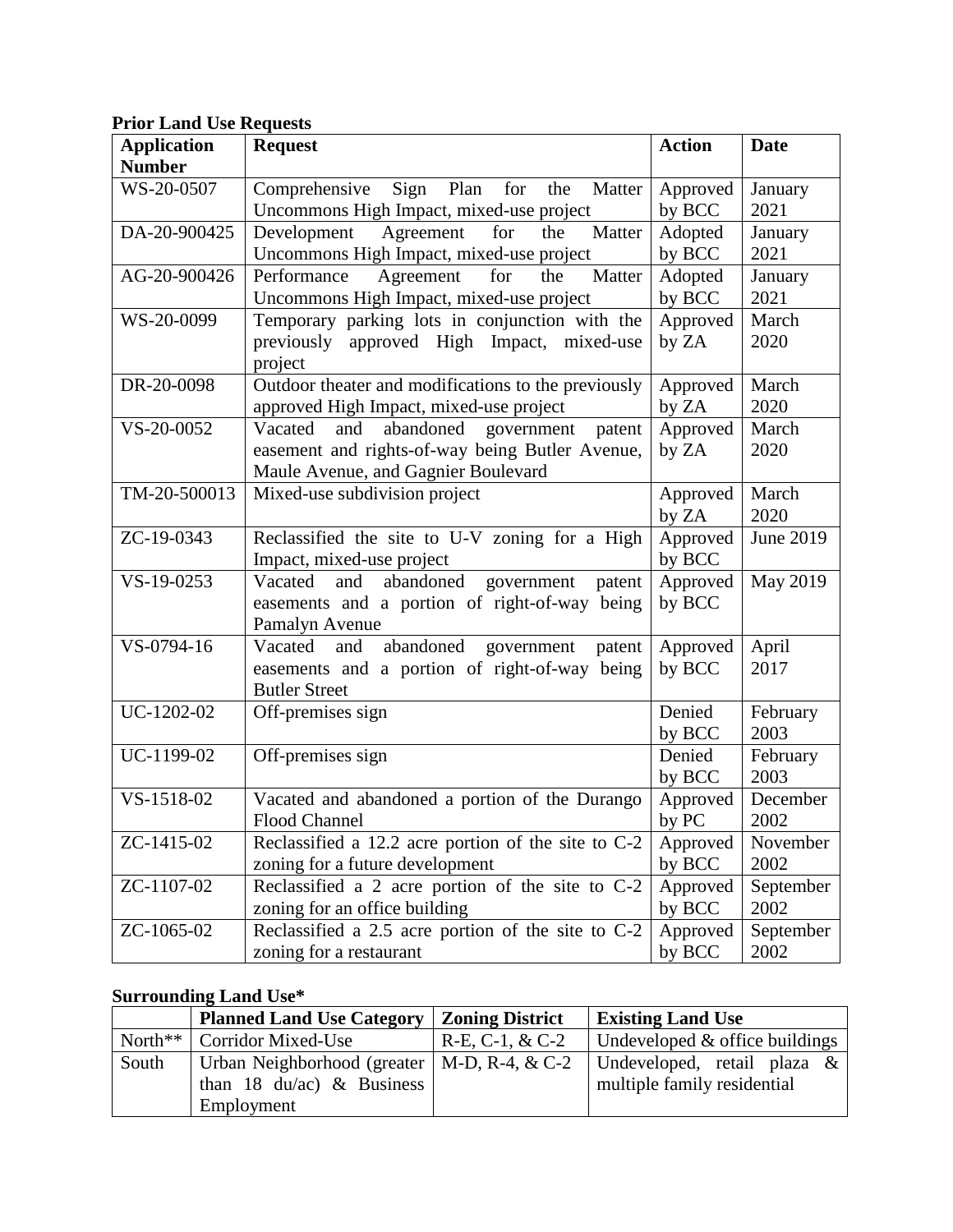## **Surrounding Land Use\***

|      | <b>Planned Land Use Category</b> | <b>Zoning District</b> | <b>Existing Land Use</b>          |
|------|----------------------------------|------------------------|-----------------------------------|
| East | <b>Business Employment</b>       | $R-E, C-2, \& M-D$     | I Undeveloped $&$ office building |
| West | <b>Entertainment Mixed-Use</b>   | $H-1$                  | Multiple family residential       |
|      |                                  |                        | project & resort hotel/casino     |
|      |                                  |                        | (Durango Station)                 |

\*Portions of the subject site and surrounding area are located in the CMA Design Overlay District and the Public Facilities Needs Assessment (PFNA) area. \*\*The CC 215 is located directly north of the site.

## **Related Applications**

| <b>Application</b> | <b>Request</b>                                                              |
|--------------------|-----------------------------------------------------------------------------|
| <b>Number</b>      |                                                                             |
| ET-22-400040       | An extension of time for waivers of development standards for temporary     |
| $(WS-20-0099)$     | parking lots in conjunction with an approved High Impact, mixed-use project |
|                    | is a companion item on this agenda.                                         |
| ET-22-400041       | An extension of time for design reviews for an outdoor theater and          |
| $(DR-20-0098)$     | modifications to an approved High Impact, mixed-use project is a companion  |
|                    | item on this agenda.                                                        |

## **STANDARDS FOR APPROVAL:**

The applicant shall demonstrate that the proposed request meets the goals and purposes of Title 30.

## **Analysis**

## **Current Planning**

Title 30 standards of approval on an extension of time application state that such an application may be denied or have additional conditions imposed if it is found that circumstances have substantially changed. A substantial change may include, without limitation, a change to the subject property, a change in the areas surrounding the subject property, or a change in the laws or policies affecting the subject property. Using the criteria set forth in Title 30, no substantial changes have occurred at the subject site since the original approval; however, the minimum allowance for increased finished grade has been amended and now is 36 inches; therefore, design review #2 is no longer needed.

The owners appear to have made progress towards completing the overall project, as several buildings are currently under construction at the site. Permits for additional buildings and grading have also been submitted for future phases. The owners have also since entered into Development and Performance Agreements with the County that were adopted by the Board of County Commissioners on January 2021. Given the stated circumstances regarding the progress of the proposed project, staff can support an extension of time, as there is sufficient reason to believe that the applicant is making and will continue to make a good faith effort to complete the project as proposed within a timely manner. Staff can further support the applicant's request for a 3 year extension of time and to allow the accompanying extensions of time to have the same expiration dates, as this request would allow for ample time to complete the various phases of the